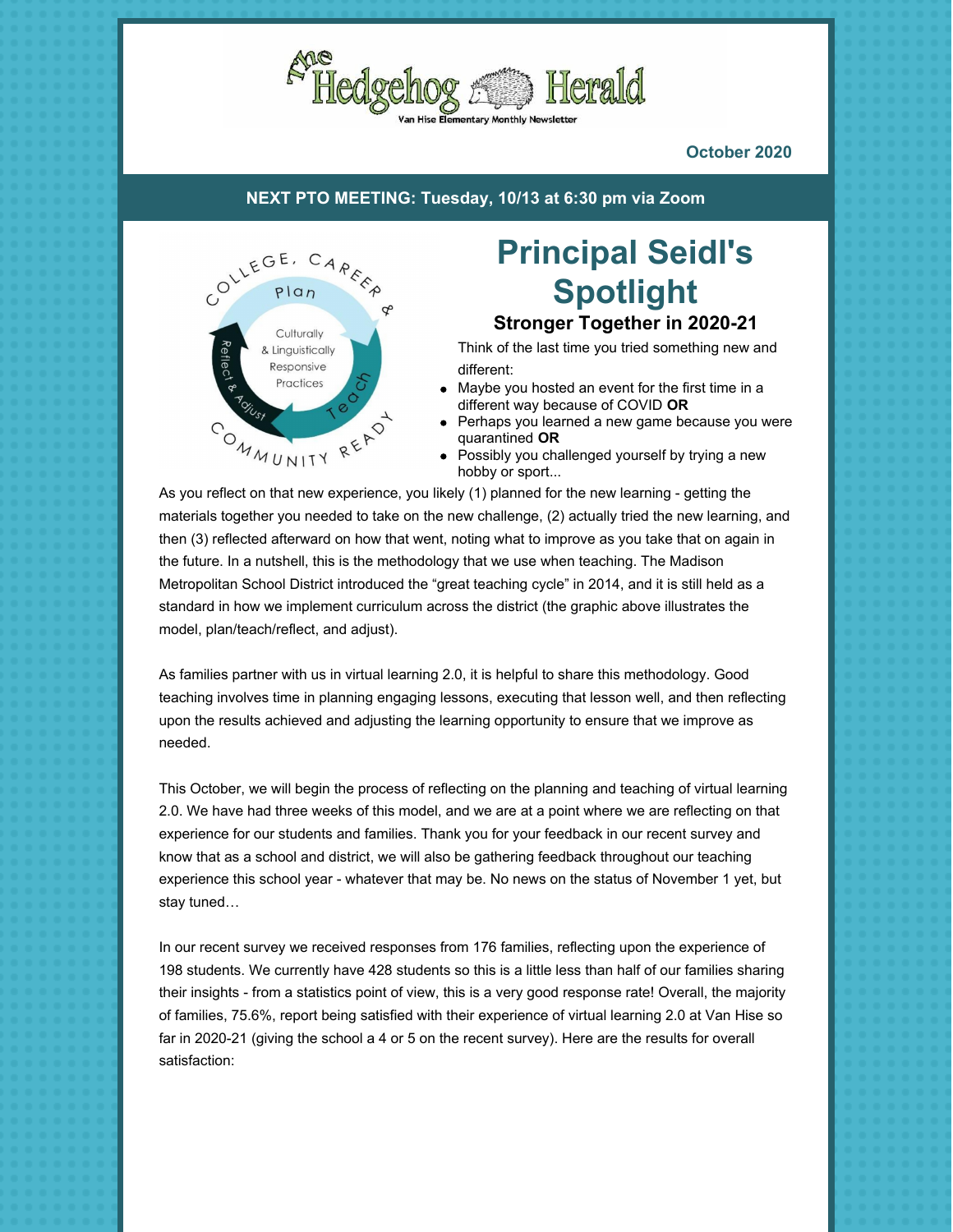



To summarize the results, families expressed support for live teaching and feedback to students in virtual learning 2.0. They reported increased engagement for students that is thereby lifting the learning! Aligned with this, about half of those responding asked for us to keep science and social studies lessons as live teaching experiences. Less than 1 in 5 families supported our keeping asynchronous lessons for reading and math.

In addition to this survey, we are also seeking student voice in their experience of virtual learning 2.0, with selected teachers seeking direct feedback this week. Lastly, I am meeting with teaching teams regularly to hear their experiences of the new instructional design.

Parent, student and teacher data sources will be used by our School Based Leadership Teamthat includes teachers from across the school this week. We will discuss if there are any adjustments needed to support the accelerated growth for our students. Any changes will be shared with families in advance. We will continue to collect data, reflect, and adjust as needed to improve our practice moving forward this school year.

Thank you for your continued partnership with us. I started this article asking you to think about an experience when you learned something new. Please reflect back and consider how working with others may have helped support you during that new learning. Learning a new game is just more fun and easier with others! At Van Hise, we recognize that virtual learning 2.0 is new learning for everyone. We value your help as we reflect and adjust to make this a great year of learning . We are truly stronger together!

**With gratitude, Mary**

#### **Events at a Glance | OCTOBER**

#### **ALL YEAR**

**Reach out if your family needs assistance.** Rachael Nachtwey, Social Worker **[rlnachtwey@madison.k12.wi.us](mailto:rlnachtwey@madison.k12.wi.us)**

#### **THURS, OCTOBER 8**

**Empowerment Group for Parents of Black and Brown Students** Via Zoom (see below for details) **6:30 PM**

#### **TUESDAY, OCTOBER 13**

**PTO MEETING via Zoom** All are welcome! *[Zoom](https://us02web.zoom.us/j/86956046342?pwd=ZEc2L08vcG9QeWFDdHZLeTBwU0Nzdz09) Link* **6:30 - 7:30 pm**

#### **Classroom Reps Needed**

Are you looking for a way to help out our amazing, hard-working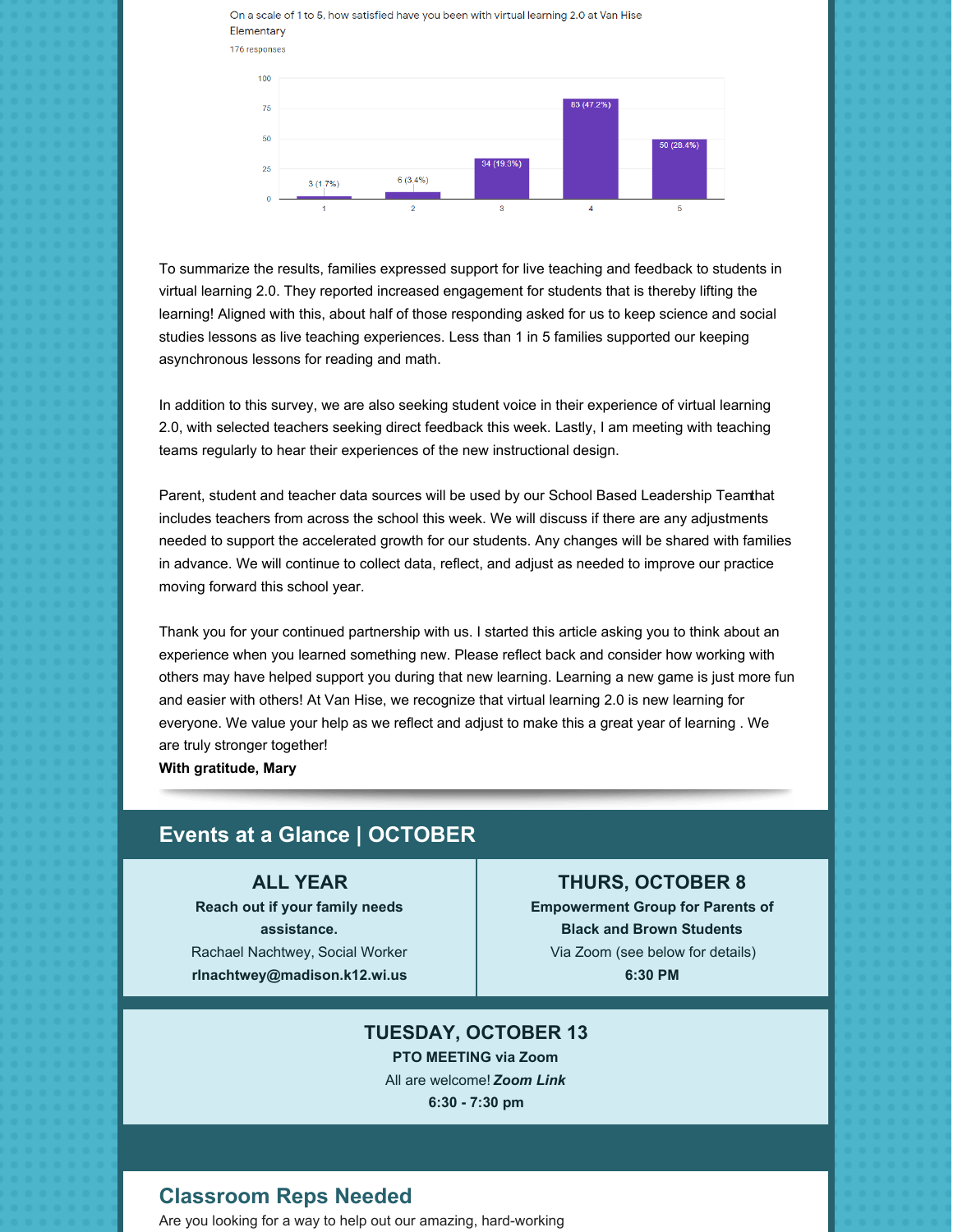teachers and your child's class? **We need 2 Reps for EACH class** to:

- Help coordinate families to support teachers
- Help with parent communication (send occasional emails)
- Attend PTO meetings and share important info with classroom families (as able)

In previous years, Classroom Reps attended and reported back from PTO meetings and coordinated a group gift for teachers.



This year, Classroom Reps may also help coordinate families to meet other classroom needs as they arise. Our Van Hise teachers continue to go above and beyond for our kids, but we are stronger together. You can support our teachers and our Hedgie community by *[signing](https://www.signupgenius.com/go/10C0C45AFAB238-classroom) up* to be a Classroom Rep. Estimated time commitment: 1-3 hours of fun per month. *G*randparents and other adult family members welcome!

Thanks,

Andrea Olson (andrea@lordolson.us) **[S](https://www.signupgenius.com/go/10C0C45AFAB238-classroom)IGN UP NOW!** 

VHE Classroom Rep Coordinator

# **Box Tops for Education**



The fall Box Tops Challenge is on! The Box Tops program helps us earn free money for our school. Clip Box Tops off participating products that you buy at the store or download the app and simply scan your receipts. The class that collects the

most will be celebrated during Ms. Seidl's Wednesday announcements.

#### **Go to https://www.boxtops4education.com/ to learn more.**

The contest will run through October 28th. To save paper, we are not sending home collection sheets. Just send clipped Box Tops in a Ziplock baggie labeled with your child's teacher's name (please don't forget to do this!), and either drop them off in the mail slot at 5201 South Hill Dr. or drop them off at the October materials distribution day at school (date coming soon). If you are using the app, put a note in your Ziplock baggie stating how much you collected this fall. It will be added to your child's class total.

Thank you for collecting and supporting VHE! Molly Cooney (molbarr13@gmail.com)

#### **Surprise!**

We included in this month's materials pick up a new mask for your hedgie. [Please note: the first 50 people who picked up materials did not receive theirs but never fear, we will send it to you!] These were a very generous donation to Van Hise from a family that asked to remain anonymous. Gratitude for Mr. Lynch and Nurse Jill as they worked with the manufacturer to make the mask perfect for keeping our students safe. Thank you!



## **Raise Money While Purchasing School & Office Supplies!**

Simply make a purchase of**[qualifying](https://www.officedepot.com/fm/files/od/promo/2018/week_1/gtbs/0118_qualifyingproducts.pdf?cm_sp=school_supplies-_-givebacktoschools_qualifyingschoolsupplies_-_-&promo_name=school_supplies&promo_id=school_supplies-givebacktoschools-qualifyingschoolsupplies&promo_creative=givebacktoschools_qualifyingschoolsupplies) school supplies** at Office Depot / Office Maxx, provide your school's ID (70109360) at checkout - either in store or online and VHE will receive 5% back in credits for FREE supplies! It's a small act that can make a huge difference. But wait - there's more! This year, VHE is the designated

school for Office Depot/Maxx in Madison. Now through October 31, round up or make a donation of any amount at the register and they will pass that amount along as a credit to our school for qualifying supplies! Please spread the word in your network. Let's make sure we have plenty of funds for sanitizer and wipes when we return!